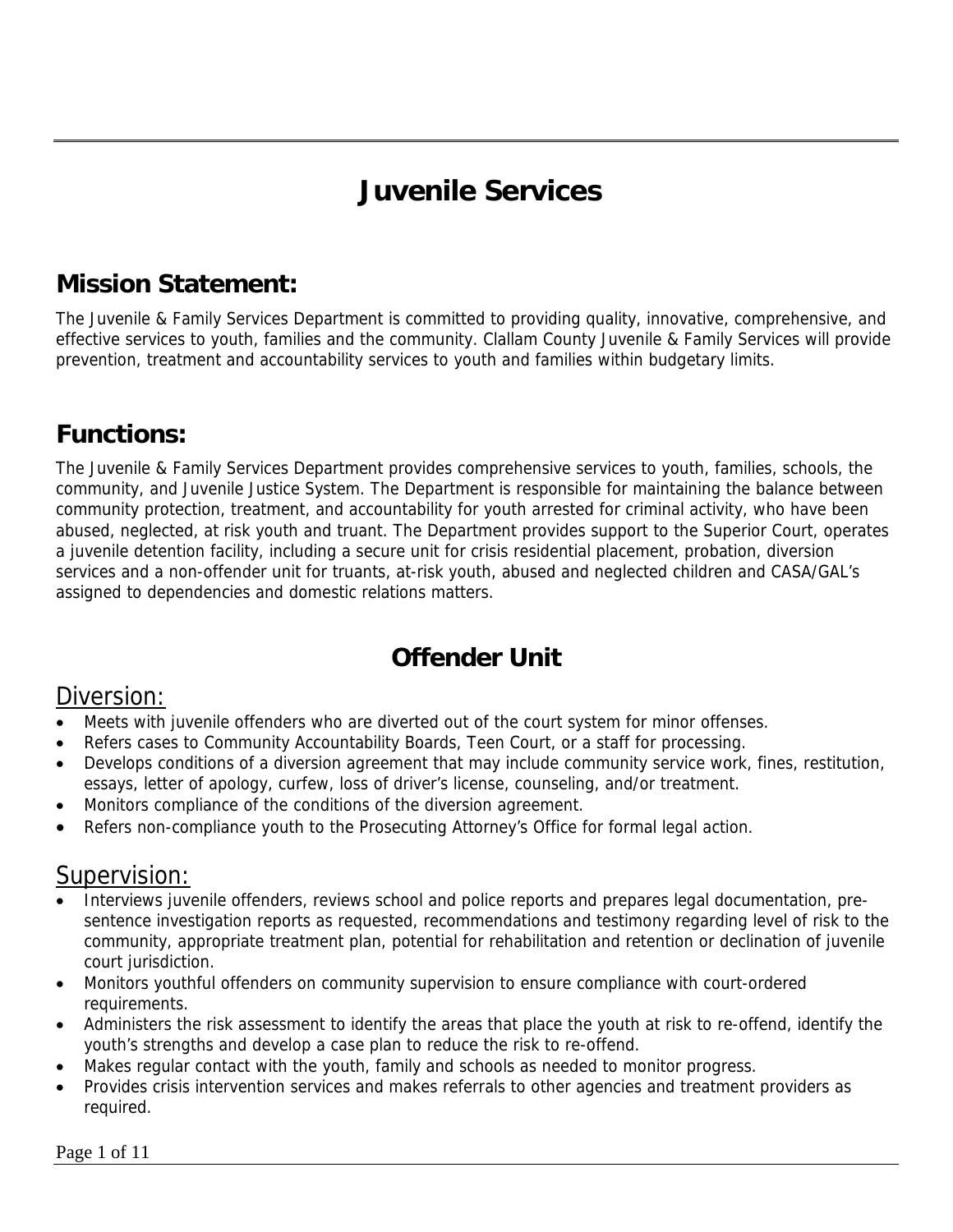- Attends professional staffings on youth and families to assess critical needs of the family to determine possible placement and disposition.
- Makes recommendations to the court regarding interventions, treatment and sanctions.
- Works with and through other agencies to support a youth's progress on probation.
- Holds youth accountable for their behavior by bringing relevant violations before the court for review.

#### State-Funded Programs:

- **SSODA:** Disposition alternative for sex offenders with no prior history and who have not committed a serious violent offense as defined by RCW 9.94A.030. The youth is provided with intense community supervision provided by a specially trained Probation Officer, up to two years in a sex offender treatment program, education, and employment. The SSODA disposition may be revoked and the youth committed to an institution for failure to comply with supervision and/or treatment requirements or for a new crime.
- **AGGRESSION REPLACEMENT THERAPY (ART):** Aggression Replacement Training (ART) is a multimode intervention designed to alter the behavior of aggressive youth, reduce anti-social behaviors, and offer an alternative of pro-social skills. ART has been the focus of many research studies and has proven to reduce offending behavior. The intensive ten-week life-skills program is composed of one-hour group sessions three times per week. In these sessions youth learn and practice skills that allow them to solve problems, make decisions, and interact positively in social situations. The ART curriculum consists of the three following components: Structured Learning Training (Behavior Component), Anger Control Training (Emotional Component) and Moral Reasoning (Values Component). The ART program is conducted by Probation Officers who have completed ART Instructor Training and are certified as ART Facilitators.
- **CHEMICAL DEPENDENCY DISPOSITION ALTERNATIVE (CDDA)**: Provides qualifying youth with accountability and funding for chemical dependency treatment as an alternative to institutional commitment or as a requirement of community supervision.
- **SUSPENDED SENTENCE DISPOSITION ALTERNATIVE (SSDA)**: This is a sentencing alternative for committable youth that provides a combination of secure confinement and community supervision. Prior to sentencing an assessment is completed to determine program eligibility. Youth sentenced under SDA receive assessments, treatment, and monitoring services. Confining the juvenile in a detention facility in or near the home community followed by local supervision allows the youth and family to benefit from established support system, local services, continued education, and facilitates a smoother reintegration into the family and community.
- **MENTAL HEALTH DISPOSITION ALTERNATIVE (MHDA):** Similar to the SDA above, this sentencing alternative for eligible committable youth provides supervision, coordination of services, and funding for mental health evaluation and treatment as an alternative to institutional commitment.

#### Corrections:

- Maintain the safety and security of detainees and staff in the corrections facility.
- Coordinate the care, feeding, education, and medical needs of all detained youth.
- Provide transportation and security for youth as required.
- Provide security during daily tele-court hearings, school, family visitations, and free-time activities including visiting volunteer programming visiting such as A/A, N/A, and Ministries.
- Coordinate communication between detainees, probation, attorneys, counselors, and parents.
- Update and maintain all necessary state and county computer and video records.
- Supervise, coordinate or complete all housekeeping and janitorial.
- Maintain staffing at current level (depending on funding).

#### Page 2 of 11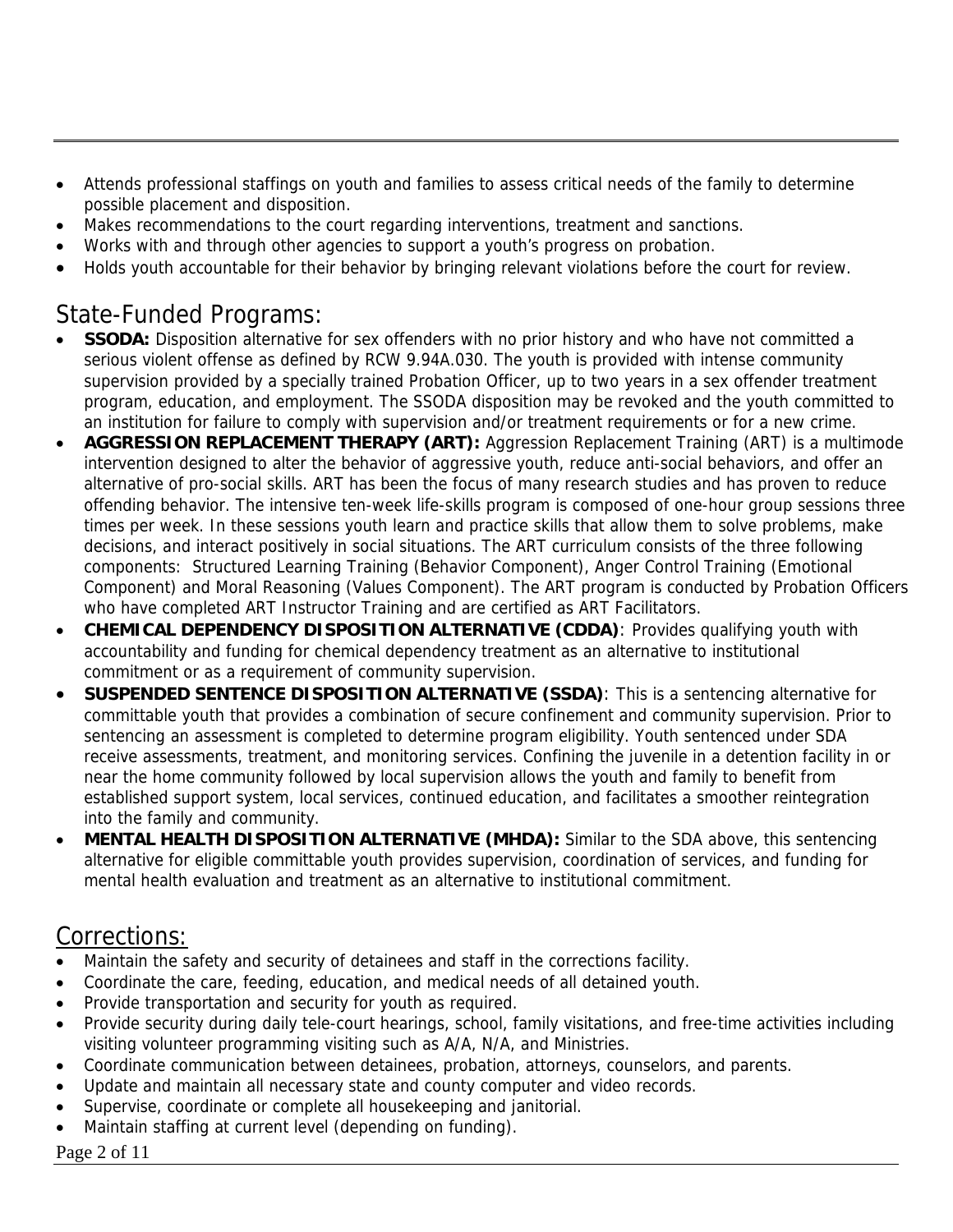- Provide opportunities for staff to work with youth rather than merely monitor.
- Maintain all annual mandated training requirements.
- Adhere to all federal, state and local mandates or policies.

### **Non-Offender Unit**

#### Dependency:

- Represents abandoned, abused and neglected children by conducting an investigation of each case and preparing written reports and recommendations for court.
- Interviews children, parents and professionals and reviews discovery material to determine the level of risk to the child, assessing the need for foster care placement and developing a service plan to safely reunite the child with the family.
- Monitors the progress of each case by maintaining regular contact with the child, parents and professionals to ensure the family's participation in services and to assess the need for modification of the service plan, such as pursuing termination of the parent-child relationship.
- Works closely with Department of Social & Health Services (DSHS) department of Child Protective Services (CPS) case workers.
- Attends parent-child visitations, professional staffings and court hearings.
- Supervises Court Appointed Special Advocate (CASA) volunteers.

#### At-Risk Youth and Child In Need of Services (CHINS):

- Provides intake, screening, and counseling services to parents.
- Assists parents/youth in filing At-Risk Youth/CHINS petitions.
- Creates a case file and schedules court hearings with Juvenile Deputy Court Clerks.
- Prepares all court orders and distributes the orders to all parties.
- Attends all court hearings, including response hearings, fact-finding, disposition, contempt and review hearings. Monitors non-offender clients to ensure compliance with court-ordered requirements.
- Provides crisis intervention services and makes referrals to other agencies and treatment providers as required.
- Makes recommendations to the court regarding interventions, treatment and sanctions.
- Holds youth accountable for their behavior by bringing relevant violations before the court for review.

#### I ruancy:

- Creates a case file and schedules court hearings for juveniles reported truant by schools.
- Prepares all court orders and distributes the orders to all parties.
- Attends court hearings and presents pertinent information as appropriate.
- Assists school personnel with monitoring and compliance of truant youth.
- Meets with school officials and other collateral agencies involved with youth.
- Suggests/offers resources to support or accelerate a successful resolution of truancy issues.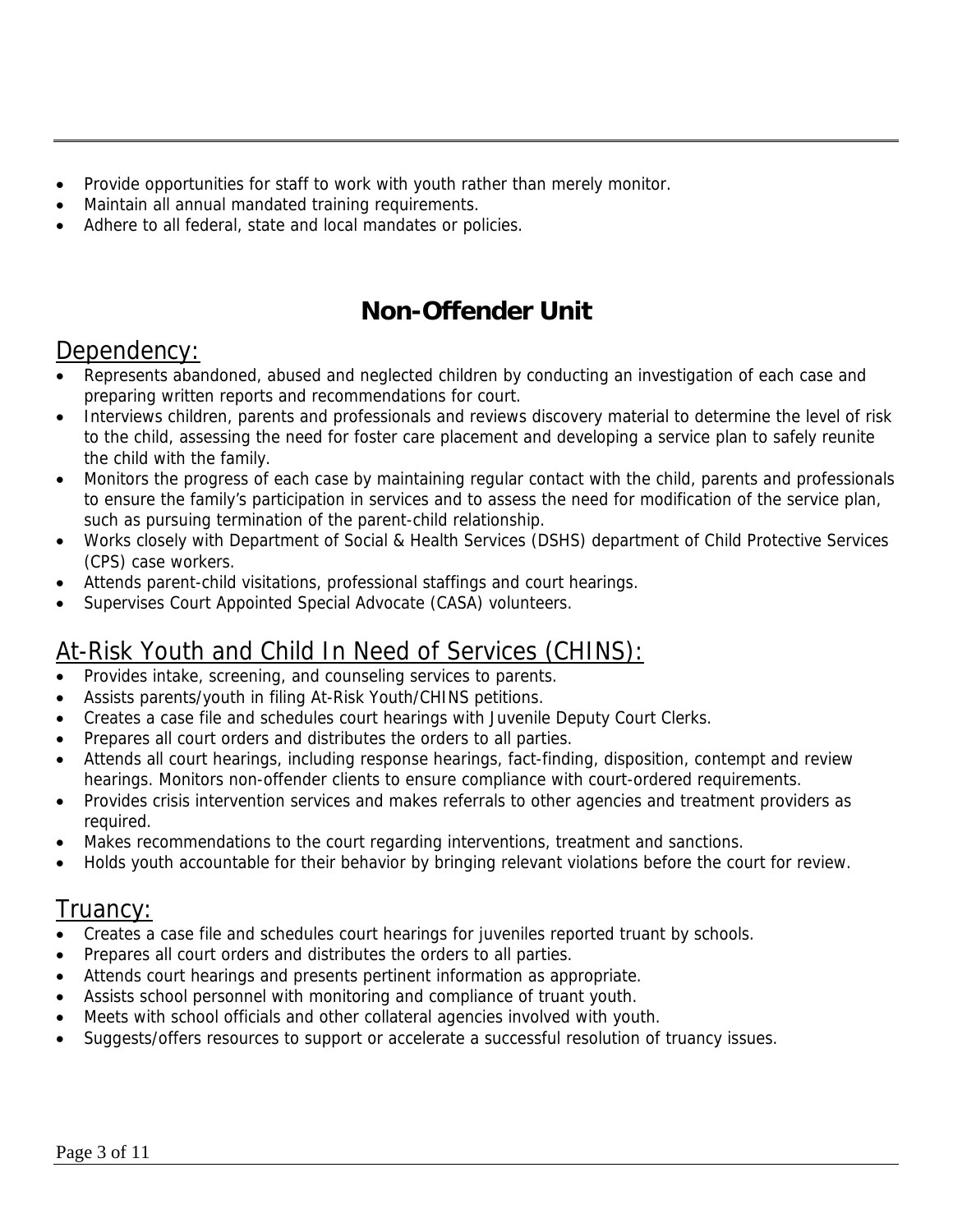### Secure Crisis Residential Center (SCRC):

- Provides a safe, secure shelter for runaway and at-risk children aged 12-17 in an atmosphere of care, concern, and respect.
- Identifies services and placement options that will preserve families and reduce the likelihood that youth will come to harm.
- All non-offenders found in contempt (Truancy, CHINS, Dependencies and Youth At-Risk) are held in the Secure Crisis Residential Center living unit. This unit separates non-offenders from offenders.

# True Star Treatment Program (Drug/Alcohol Treatment):

- Provides a multitude of treatment related services including: Alcohol & drug assessments for youth aged 12-18, CDDA assessments, treatment placements including coordination of inpatient services and/or referral to Drug Court, case management for Drug Court clients, corrections-based group treatment for detained youth, three-phase outpatient treatment, and job referrals when available.
- Alcohol/Drug Information School: This service satisfies the Department of Licensing requirements for alcohol/drug education for youth convicted of driving offenses involving alcohol/drugs.
- Provides coordination of services for clients including coordination with other treatment agencies, probation, schools, and other community services.
- Provides family, individual,l and group treatment.
- Provides Adult assessments for the Department of Transportation as requested.

### **Management Unit**

#### Management Team:

- Current assignment: Director Court Services Manager Corrections Manager Administrative Coordinator
- All management team members continue involvement in appropriate associations and state activities.
- Continue to secure funding from outside sources including state, federal and private foundations.
- Evaluate, discuss, develop, and implement strategic planning for most effective use of staff and resources to continue needed programming for clients and families.
- Minimum training of 20 hours per year per Manager (or more if required).
- Continue to utilize the "Team Management" approach with staff and in the operation of the department.

### **Long Term Goals:**

- Provide for continued staff training to assist staff in their work with children, youth, parents and the community.
- Reduce the liability of the Juvenile Department and Clallam County by:
	- a) Continuing to improve the immediate and effective intervention of court services involving children who have been abused, abandoned or neglected (dependency) by maintaining the volunteer program thereby reducing the number of youth per caseload of non-offender Court Services Officers.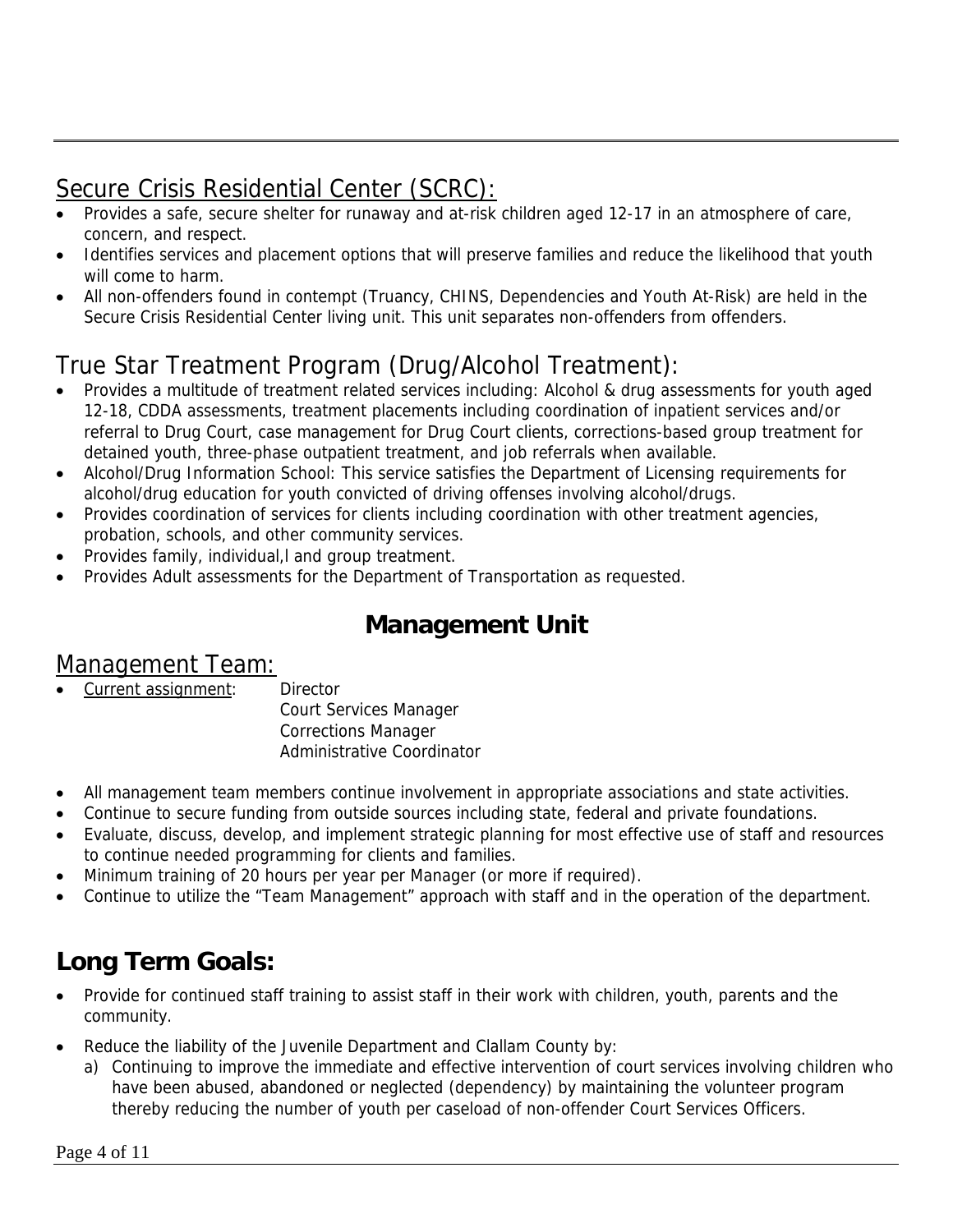- b) Maintaining the number of youth on the offender supervision caseloads to 50 or less by restructuring to lessen impacts of budget reductions.
- c) Adhering to professional standards and training.
- Continue to evaluate effectiveness of Juvenile Programs and make changes as needed.
- Continue to improve services to youth in corrections through the medical program, treatment options, and referral to other community services as appropriate.
- Maintain compliance with federal, state, county, and department training requirements for all staff as budget can accommodate. Training hours may be increased due to required education for continued certification for some staff.

### **Short Term Objectives:**

- **Policy & Procedures Manuals:** 
	- a) Continue to review all policies and procedures manuals and revise as needed.
- **Training for all Departmental personnel for professional development and to minimize/ mitigate liability, including but not limited to the following:** 
	- a) Continue training for all Probation Officers and Court Services Management in liability mitigation, drug/alcohol education and treatment, and "best practices" case management.
	- b) Continue training for all Corrections Officers and Corrections Management in facility and detainee safety and security, liability mitigation, mental health, academy training and drug/alcohol education, and SCRC requirements.
	- c) All Departmental personnel will attend or complete online training required by the County or by law during 2008. In addition, employees will maintain required certifications and training specific to their individual positions as required.
- **Work to control caseloads to average 50 or less for offender supervision and non-offender caseloads as recommended by the National CASA Association and the Zy'Nyia Nobles Fatality Review Committee.** 
	- a) Maintain an average number of youth on offender supervision caseloads at 50 youth or less. The current caseloads are at an average of 36 youth per counselor.
	- b) Maintain the caseloads of CASA by maintaining volunteer participation in the program. The Juvenile Department currently has approximately 4 dependency cases (youth) per volunteer. The National CASA Association recommends 3-4 cases per volunteer and 30 volunteers per supervisor in order to properly represent children. This ratio is supported by the Zy'Nyia Nobles Fatality Review Committee. Maintaining current caseload ratios is contingent upon continued funding and the willingness of community members to volunteer as Court Appointed Special Advocates for dependent children.

#### • **Increase efficiency and effectiveness of intervention programs.**

- a) Continue to track number of parents interviewed.
- b) Continue to track number of petitions filed.
- c) Expand treatment program to include best practice intervention programs.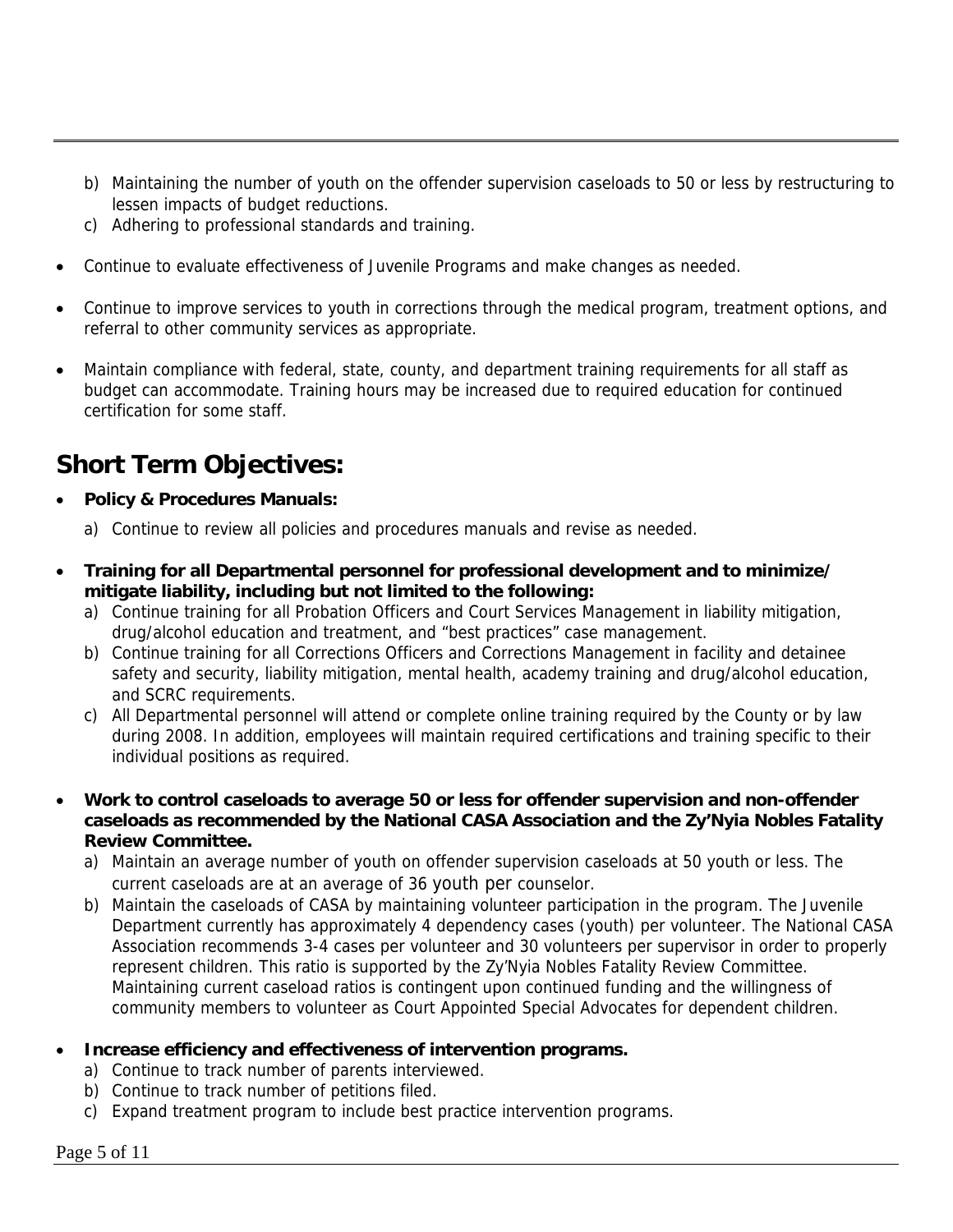### **Accomplishments in 2007**

- Continued adaptation to ever-changing state contract requirements.
- Passed DSHS audit of JRA contracts and related programs.
- Continued control of detention medical costs while providing quality services with Family Planning.
- Continued cross training of day and night shift corrections staff.
- One new corrections officers successfully completed the CJTC Corrections Academy.
- Continued use and training of statewide online mental health/medical screening tool for detained youth.
- Ensured all staff training requirements (federal, state, county) were met and continued development of tracking/ reminding system to ensure future compliance.
- Sent three corrections staff to Train the Trainer who will, in turn, train corrections staff in the use of the state mandated Behavioral Chain Analysis Tool.
- Juvenile Corrections Officer attended the 40-hour Field Training Officer Academy and is assisting in the development and implementation of the Field Training Program in the Corrections Division.
- Continued training of probation staff in "best practices" case management.
- Conducted several drills to evaluate emergency evacuation plan efficiency.
- Maintained inventory list of department supplies, ongoing evaluation of products, and purchasing practices for efficiency and cost savings.
- Sponsored sixth annual week-long Rock N' Roll Camp for at-risk youth and foster children.
- Obtained grants and funding from private organizations for clothing, treatment transport, special needs for clients, books for youth, and Rock N' Roll Camp.
- Continued development and revisions of all department policy and procedure manuals.
- Two employees were certified as Taser Training Instructors and conducted in-house training and recertification in use of Tasers for probation and corrections staff.
- True Star once again passed funding audits with 100% accuracy.
- True Star is utilizing the MACI Mental Health Screen to determine co-occurring disorders in treatment clients in order to provide and/or refer for comprehensive services.
- Youth assigned to Diversion with drug or alcohol charges are referred for a Drug/Alcohol Assessment.
- Continued Aggression Replacement Training for eligible clients. All probation and treatment staff are trained and certified as ART facilitators.
- Continued to provide classes to clients and community on Civic Responsibility.
- Implemented Anger Management classes for court-ordered youth as well as youth referred by the schools.
- Continued recruitment and training of volunteers for various programs.
- Hosted annual Volunteer Recognition Dinner and CASA fundraiser with over 100 in attendance.
- Continued training staff in State Juvenile & Corrections Systems database.
- True Star implemented Family Group Therapy and continues the effort to engage parents and other family members to provide support and understanding of youth in treatment.
- With additional funding began development of a Truancy Program with an assigned Truancy/At-Risk Youth Officer to work in conjunction with the schools to manage/reduce truancy.
- With appointment of a new Sr. Probation Officer and additional staff, reorganize probation/non-offender supervision unit for maximum efficiency and utilization of resources.
- Increase in CASA funding enabled establishment of Volunteer Coordinator positions and increased focus on volunteer recruitment and training.
- A new position of Legal Process Coordinator was created with increased Becca funding to coordinate the varied workload of the court support staff and serve as Site Coordinator as liaison to the State. The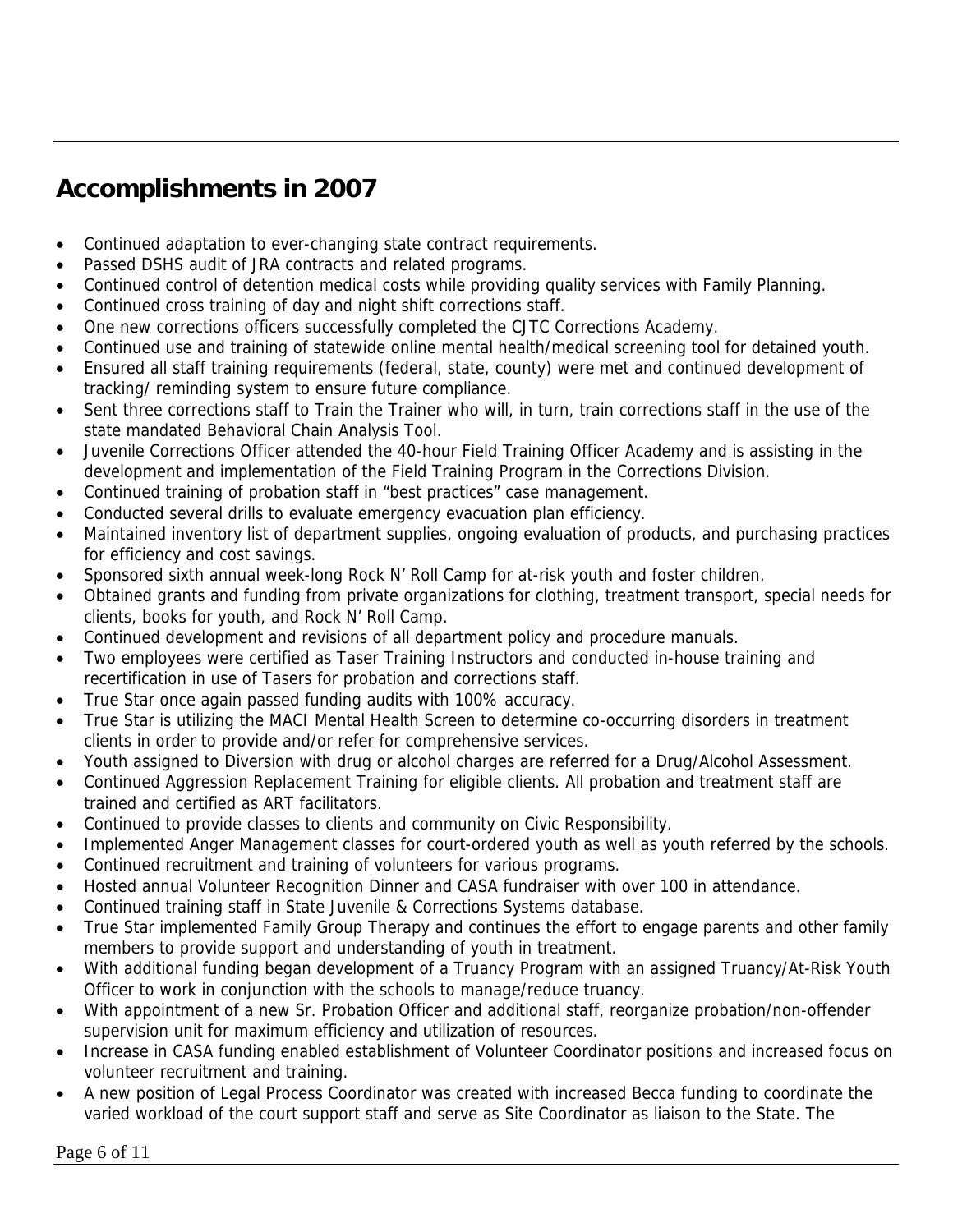position vacated by this promotion will serve as additional support for increased truancy filings as well as clerical support for corrections.

• Increased funding for the Secure Crisis Residential Center (SCRC) provided promotion of a Corrections Officer II to a Sr. Corrections Officer to oversee SCRC activity, reporting, and compliance with the State contract; and reinstatement of two Correction Officer II positions as night-shift coordinators previously eliminated due to reductions in funding.

#### **Challenges for 2008:**

Challenges for 2008 are positive challenges as increased funding has allowed us to re-implement or develop some additional programs. Budget restrictions have eased a little after the 2007 legislative session and the addition of one corrections officer with county funding. Our department received funding increases for Becca, Secure Crisis Residential Center (SCRC), Court Appointed Special Advocate (CASA), and Consolidated Juvenile Services (CJS) programming. Implementation of staff and programs began in 2007 and will continue into 2008. CASA funding allowed us to add an additional Volunteer Coordinator to our program staff and increased recruiting efforts. As a result, reduced caseloads per volunteer are expected in 2008. With the increase in Becca funding we are developing a Truancy program with Truancy/ARY Probation Officer being added.

Another project that was implemented in the fall of 2007 will continue to be developed in 2008. Peninsula Mental Health and West End Outreach Services were awarded a grant to develop a Juvenile Behavioral Health Team. This department is part of that contract and will work with these two agencies as the gatekeeper for referrals of youth with mental health disorders or co-occurring disorders.

Hiring and replacement of staff continues to be a challenge and we always seem to be a staff or two behind as we try to fill positions. The qualifications for juvenile services positions are very high and require a thorough background check, psychological testing, and a polygraph. Corrections Officers must also pass the physical testing requirements prior to hiring. These high standards for employment help us assure the highest quality staff available to work with our youth.

Caseloads continue to fluctuate and frequent increases mean juggling duties and assignments to best meet the needs of the youth and families. We are anticipating the possibility of an additional grant from the state to re-implement Victim Offender Mediation (VOM) and Functional Family Therapy (FFT).

This next year should prove to be an exciting one as funding has stabilized and new programs and additional staffing are being put into place. Our management team and all staff are prepared for these new challenges.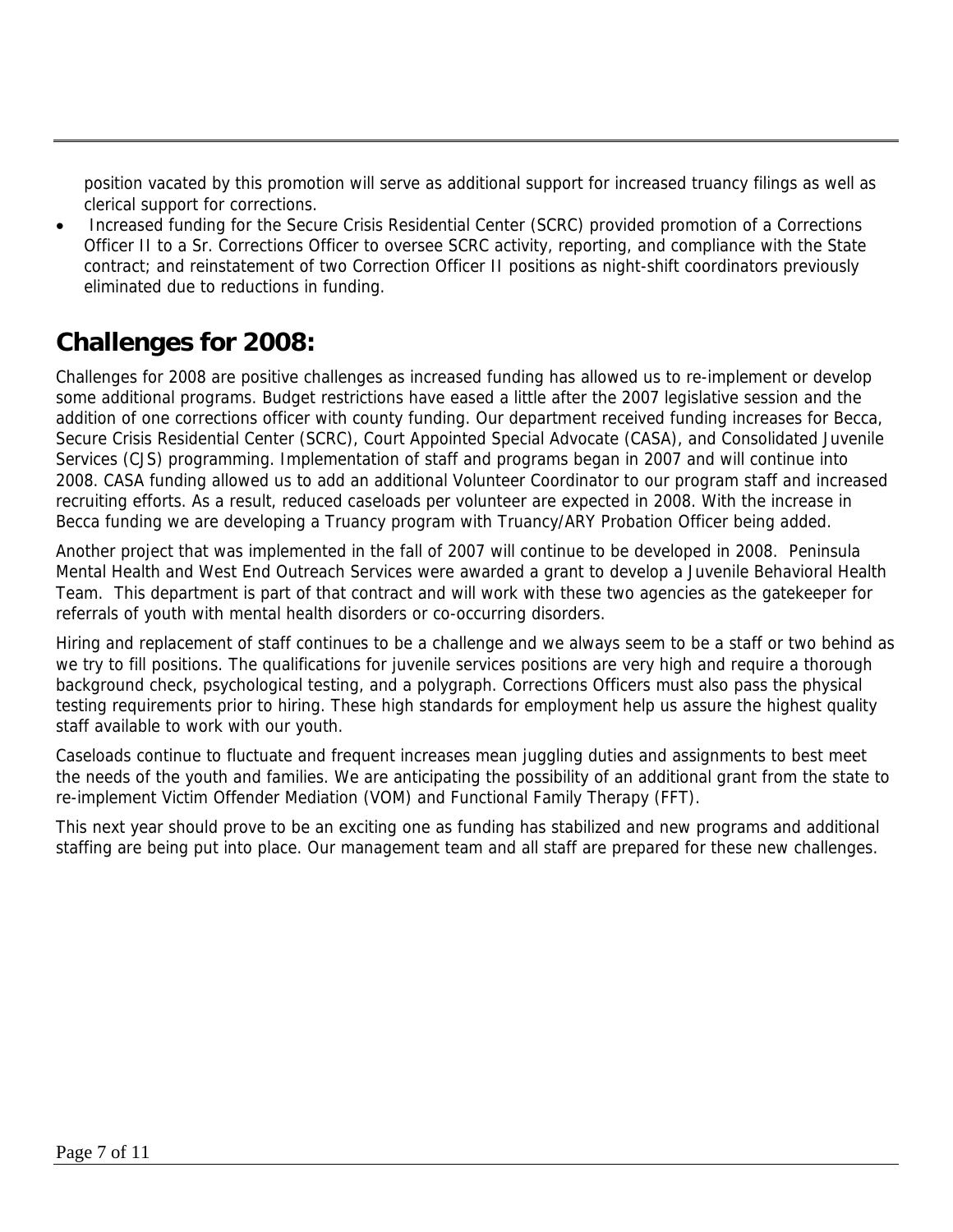## **Performance Indicators:**

|                                                                                                                                                                                                                    | 2005 Actual                                                                                                              | 2006 Actual                                                                                                       | 2006 Goals                                                                                                    | 2007 Goals                                                                                                    |
|--------------------------------------------------------------------------------------------------------------------------------------------------------------------------------------------------------------------|--------------------------------------------------------------------------------------------------------------------------|-------------------------------------------------------------------------------------------------------------------|---------------------------------------------------------------------------------------------------------------|---------------------------------------------------------------------------------------------------------------|
|                                                                                                                                                                                                                    | Ongoing                                                                                                                  | Ongoing                                                                                                           | Ongoing                                                                                                       | Ongoing                                                                                                       |
| Review and revise policy and procedures                                                                                                                                                                            | review and                                                                                                               | review and                                                                                                        | review and                                                                                                    | review and                                                                                                    |
| manuals.                                                                                                                                                                                                           | revisions of                                                                                                             | revisions of                                                                                                      | revisions of                                                                                                  | revisions of                                                                                                  |
|                                                                                                                                                                                                                    | corrections &                                                                                                            | corrections &                                                                                                     | corrections &                                                                                                 | corrections &                                                                                                 |
|                                                                                                                                                                                                                    | <b>True Star</b>                                                                                                         | <b>True Star</b>                                                                                                  | <b>True Star</b>                                                                                              | <b>True Star</b>                                                                                              |
|                                                                                                                                                                                                                    | manuals ;                                                                                                                | manuals ;                                                                                                         | manuals ;                                                                                                     | manuals ;                                                                                                     |
|                                                                                                                                                                                                                    | continued                                                                                                                | continued                                                                                                         | continued                                                                                                     | continued                                                                                                     |
|                                                                                                                                                                                                                    | development                                                                                                              | development                                                                                                       | development                                                                                                   | development                                                                                                   |
|                                                                                                                                                                                                                    | & drafting of                                                                                                            | & drafting of                                                                                                     | & drafting of                                                                                                 | & drafting of                                                                                                 |
|                                                                                                                                                                                                                    | probation                                                                                                                | probation                                                                                                         | probation                                                                                                     | probation                                                                                                     |
|                                                                                                                                                                                                                    | manual.                                                                                                                  | manual.                                                                                                           | manual.                                                                                                       | manual.                                                                                                       |
| Train all department personnel for<br>professional development as outlined in Short<br>Term Objectives:<br>Management<br><b>Probation Officers</b><br><b>Corrections Officers</b><br><b>Administrative Support</b> | Staff have<br>completed<br>the new<br>online<br>training<br>requirements<br>as well as<br>attended<br>other<br>training. | Staff have<br>completed<br>the online<br>training<br>requirements<br>as well as<br>attended<br>other<br>training. | Staff have<br>completed<br>online<br>training<br>requirements<br>as well as<br>attended<br>other<br>training. | Staff have<br>completed<br>onlinet<br>raining<br>requirements<br>as well as<br>attended<br>other<br>training. |
| Maintain caseloads to state average of 40 for<br>offender and as recommended for non-<br>offender:                                                                                                                 |                                                                                                                          |                                                                                                                   |                                                                                                               |                                                                                                               |
| Offender - per Probation Officer<br>Maintain # of CASA volunteers<br>CASA - per volunteer                                                                                                                          | Prob: 36<br>CASA Vol: 40<br>Cases: 4                                                                                     | Prob: 36<br>CASA Vol: 46<br>Cases: 4                                                                              | Prob: 36<br>CASA Vol: 50<br>Cases: 3-4                                                                        | Prob: 36<br>CASA Vol: 50<br>Cases: 3-4                                                                        |
| Develop and implement tracking system for<br>parental referrals to At-Risk Youth Program:                                                                                                                          |                                                                                                                          |                                                                                                                   |                                                                                                               |                                                                                                               |
| # of Parents Interviewed<br># of ARY Petitions Filed                                                                                                                                                               | 27<br>126                                                                                                                | 26<br>151                                                                                                         | 25<br>150                                                                                                     | 25<br>150                                                                                                     |
| Juvenile Drug Court coordination and<br>transition - new contracts signed                                                                                                                                          | 28                                                                                                                       | 25                                                                                                                | 30                                                                                                            | 30                                                                                                            |
|                                                                                                                                                                                                                    |                                                                                                                          |                                                                                                                   |                                                                                                               |                                                                                                               |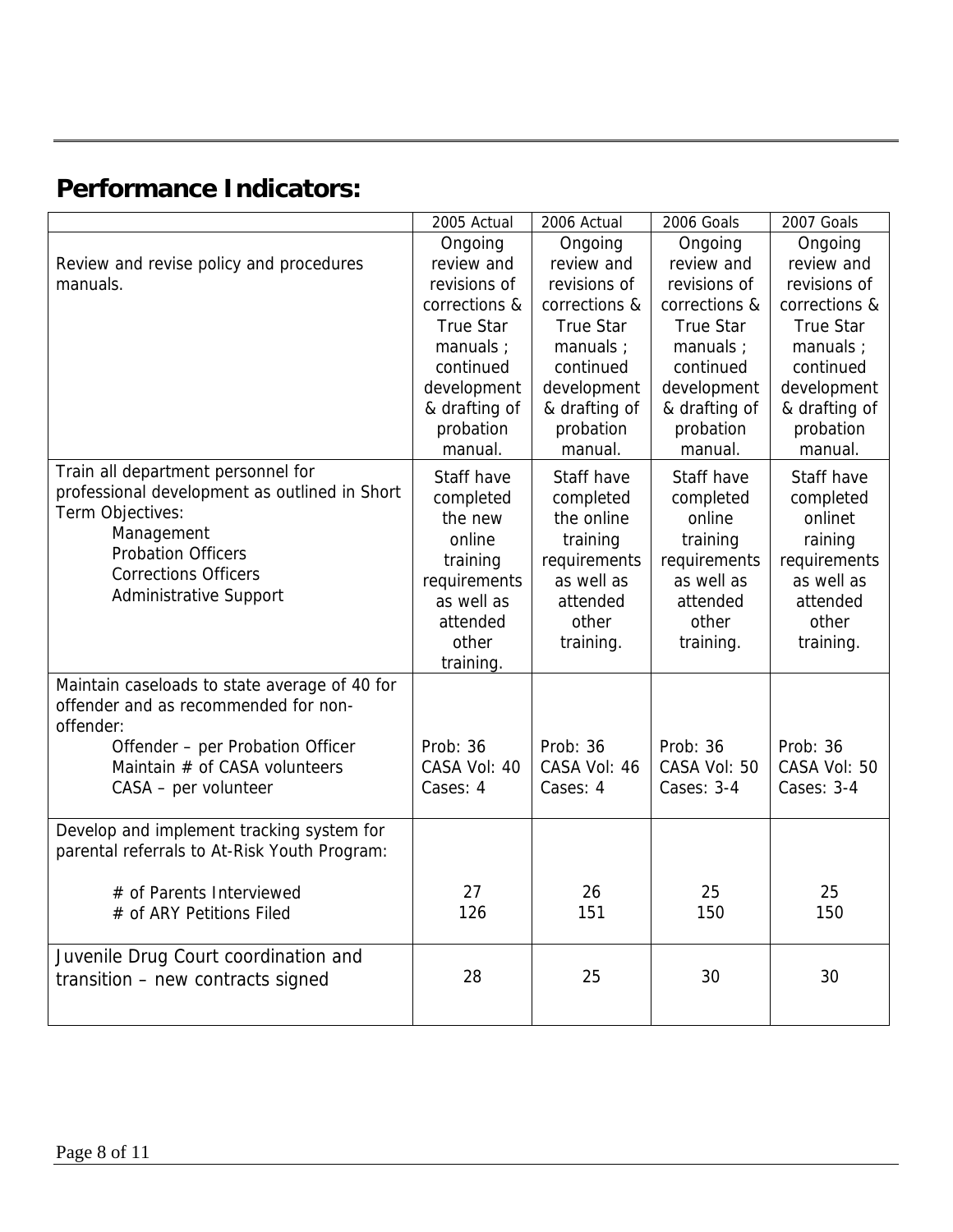## **Workload Indicators:**

| <b>OFFENDER:</b>                                   | 2005* Actual | 2006           | 6/30/07       | 2008           |
|----------------------------------------------------|--------------|----------------|---------------|----------------|
|                                                    |              | Actual         | Actual        | Estimate       |
| New Filings                                        | 356          | 352            | 164           | 330            |
| New Supervision Cases*                             | 146          | 152            | 74            | 150            |
| Offender Proceedings Held                          | 4,008        | 4,144          | 1,642         | 3,500          |
| Total Offender Cases Resolved/Disposed*            | 586          | 592            | 291           | 600            |
| <b>SSODA Average Monthly Population</b>            | 3            | $\mathfrak{D}$ | $\mathcal{P}$ | $\mathfrak{D}$ |
| <b>Diversions Processed/Referred</b>               | 186          | 262            | 115           | 240            |
| Total number of offense referrals                  | 1,512        | 1,476          | 742           | 1,500          |
| (referrals not equal to filings of number of youth |              |                |               |                |
| involved)                                          |              |                |               |                |
| Total Community Service work Hours**               | 3,997        | 4,932          | 1,229         | 3,000          |
| <b>NON-OFFENDER:</b>                               |              |                |               |                |
| <b>Dependency Filings</b>                          | 71           | 66             | 36            | 70             |
| At-Risk Youth Filings                              | 126          | 152            | 60            | 130            |
| CHINS (Child in Need of Services) Filings          | 17           | 18             | 6             | 15             |
| <b>Truancy Petitions Filed</b>                     | 512          | 481            | 309           | 600            |
| Non-Offender Proceedings Held                      | 2,216        | 3,034          | 1,992         | 4,000          |
| DETENTION/SCRC:                                    |              |                |               |                |
| <b>Total Annual Detention Bookings</b>             | 782          | 814            | 442           | 900            |
| <b>Total Bed Days</b>                              | 6,351        | 6,557          | 3,109         | 6,400          |
| Average Daily Detention Population                 | 17.4         | 17.9           | 17.0          | 17.5           |
| Average monthly utilization rate - S/CRC***        | 3.33         | 2.91           | 4.1           | 3.8            |

\*Estimated due to migration of data to new data system.

\*\*Actual community service hours completed

\*\*\*Including non-offender contempt cases

#### **Staffing Level:**

|                                                                                                | 2005 Actual | 2006   | 6/30/07 | 2008     |
|------------------------------------------------------------------------------------------------|-------------|--------|---------|----------|
|                                                                                                |             | Actual | Actual  | Estimate |
| Total Staff: Management, Administrative Support,<br>Probation, Detention, Drug/Alcohol Program | 37.5        | 38     | 38      | 41       |
| <b>General Fund Positions</b>                                                                  | 20          | 20     | 20      | 20       |
| <b>Grant/Other Resource Positions</b>                                                          | 17.5        | 18     | 18      | 21       |
| % of Grant/Other Resource Funded Positions                                                     | 47%         | 47%    | 47%     | 51%      |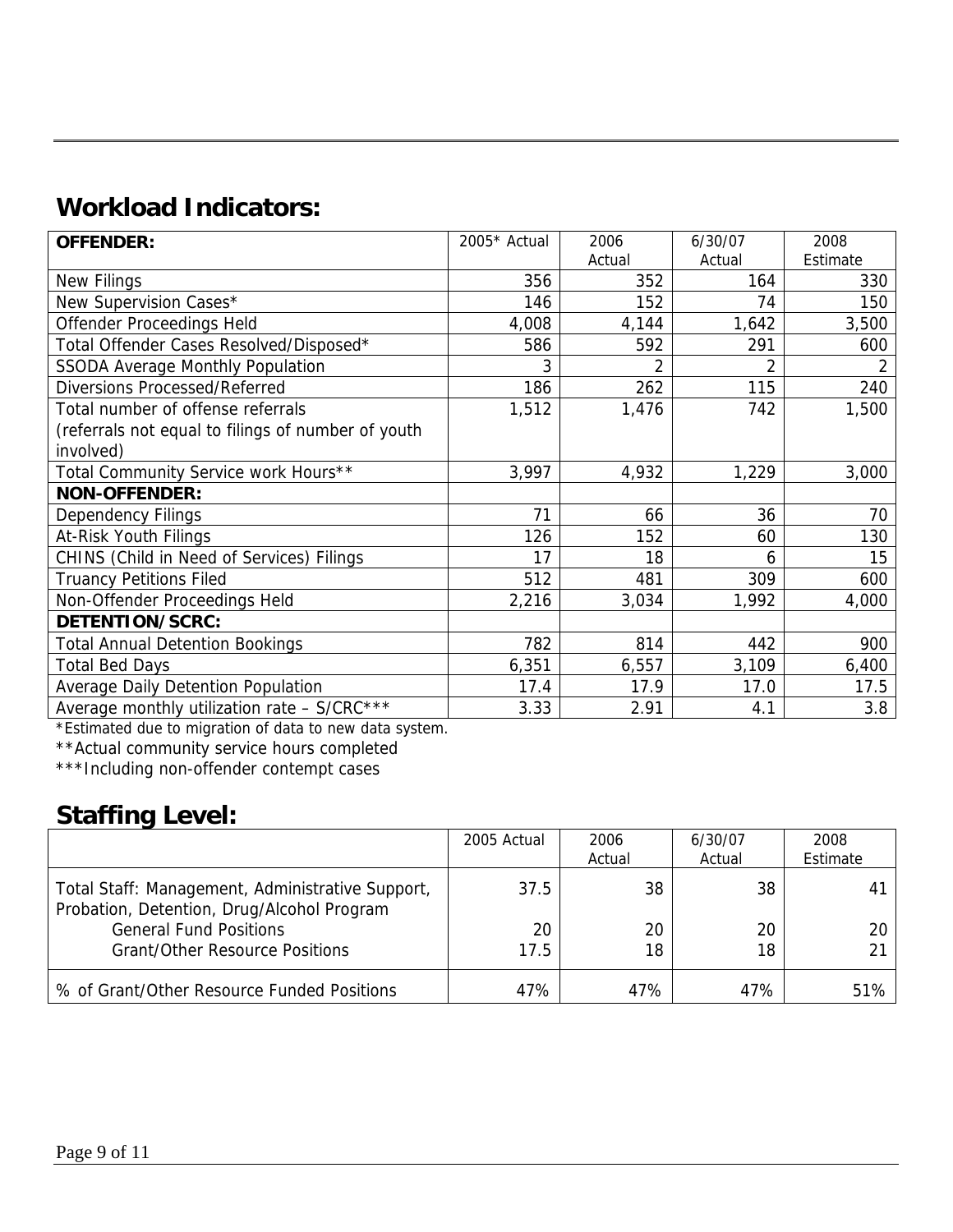# **Operating Budget**

#### **Revenues:**

|                                       | 2005 Actual | 2006        | 6/30/07     | 2008          |
|---------------------------------------|-------------|-------------|-------------|---------------|
|                                       |             | Actual      | Actual      | <b>Budget</b> |
| <b>Taxes</b>                          |             |             |             |               |
| Licenses and Permits                  | 10,212      | 9,361       | 4,692       | 10,000        |
| Intergovernmental Revenues            | 710,994     | 695,045     | 309,685     | 1,077,475     |
| <b>Charges for Goods and Services</b> | 44,681      | 46,252      | 21,137      | 89,700        |
| <b>Fines and Forfeits</b>             | 2,554       | 2,712       | 1,663       | 4,100         |
| Miscellaneous Revenues                | 15,341      | 14,771      | 4,603       | 10,600        |
| <b>Nonrevenues</b>                    | 144,430     |             |             |               |
| <b>Other Financing Sources</b>        |             | 0           | 0           | 0             |
| <b>General Tax Support</b>            | 1,316,013   | 1,549,398   | 861,761     | 1,620,427     |
| <b>TOTAL</b>                          | \$2,244,225 | \$2,317,539 | \$1,203,541 | \$2,812,302   |

# **Expenditures:**

|                                        | 2005 Actual | 2006        | 6/30/07     | 2008          |
|----------------------------------------|-------------|-------------|-------------|---------------|
|                                        |             | Actual      | Actual      | <b>Budget</b> |
| Salaries and Wages                     | 1,529,584   | 1,521,658   | 797,750     | 1,813,772     |
| <b>Personnel Benefits</b>              | 150,961     | 230,587     | 249,910     | 651,141       |
| <b>Supplies</b>                        | 76,504      | 78,956      | 45,046      | 96,200        |
| Other Services and Charges             | 145,020     | 166,829     | 82,149      | 186,250       |
| <b>Intergovernmental Services</b>      |             | 0           |             |               |
| <b>Interfund Payments for Services</b> | 342,156     | 302,036     | 18,311      | 47,620        |
| Capital Outlay                         |             | 17,473      | 10,375      | 17,319        |
| <b>TOTAL</b>                           | \$2,244,225 | \$2,317,539 | \$1,203,541 | \$2,812,302   |